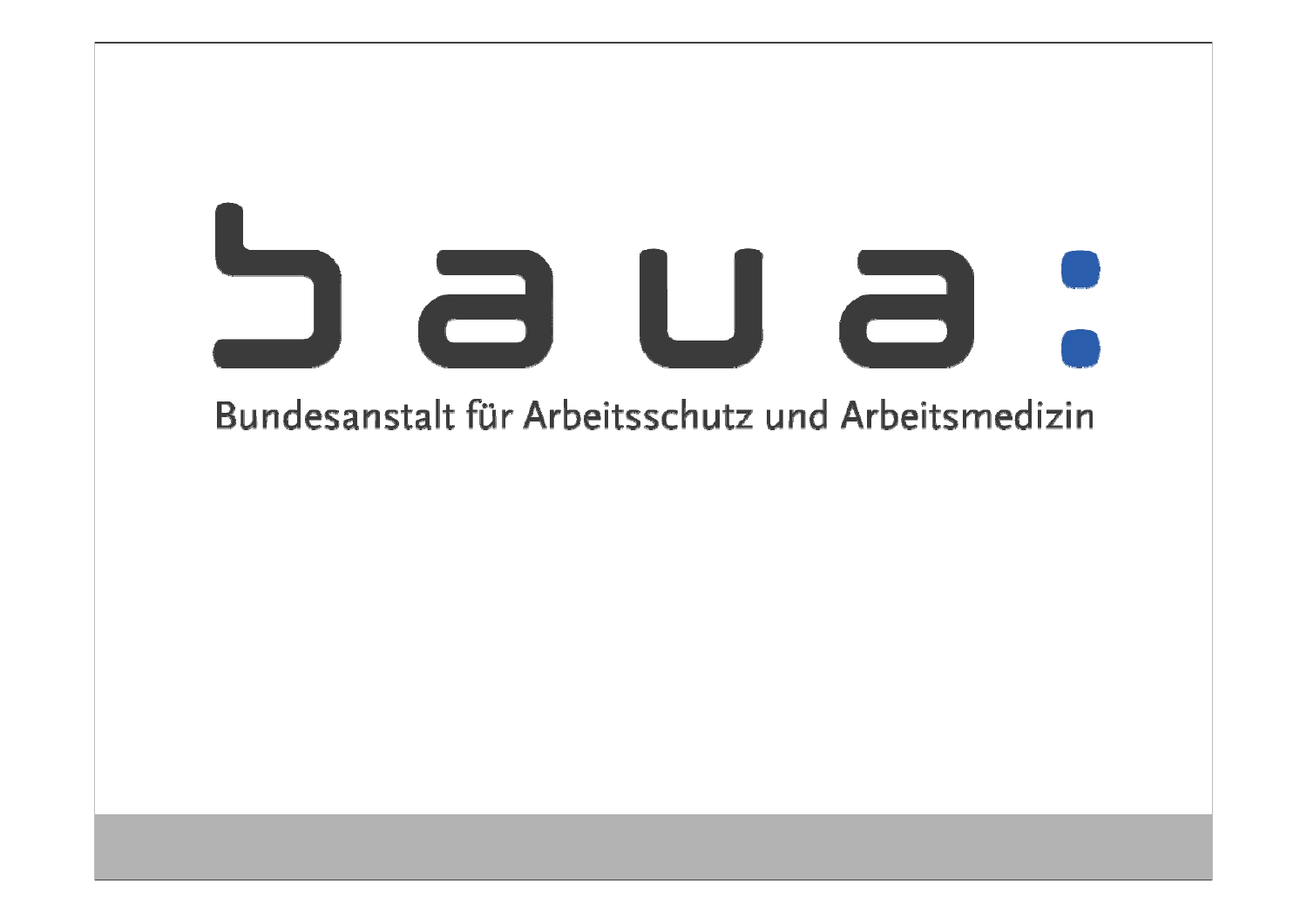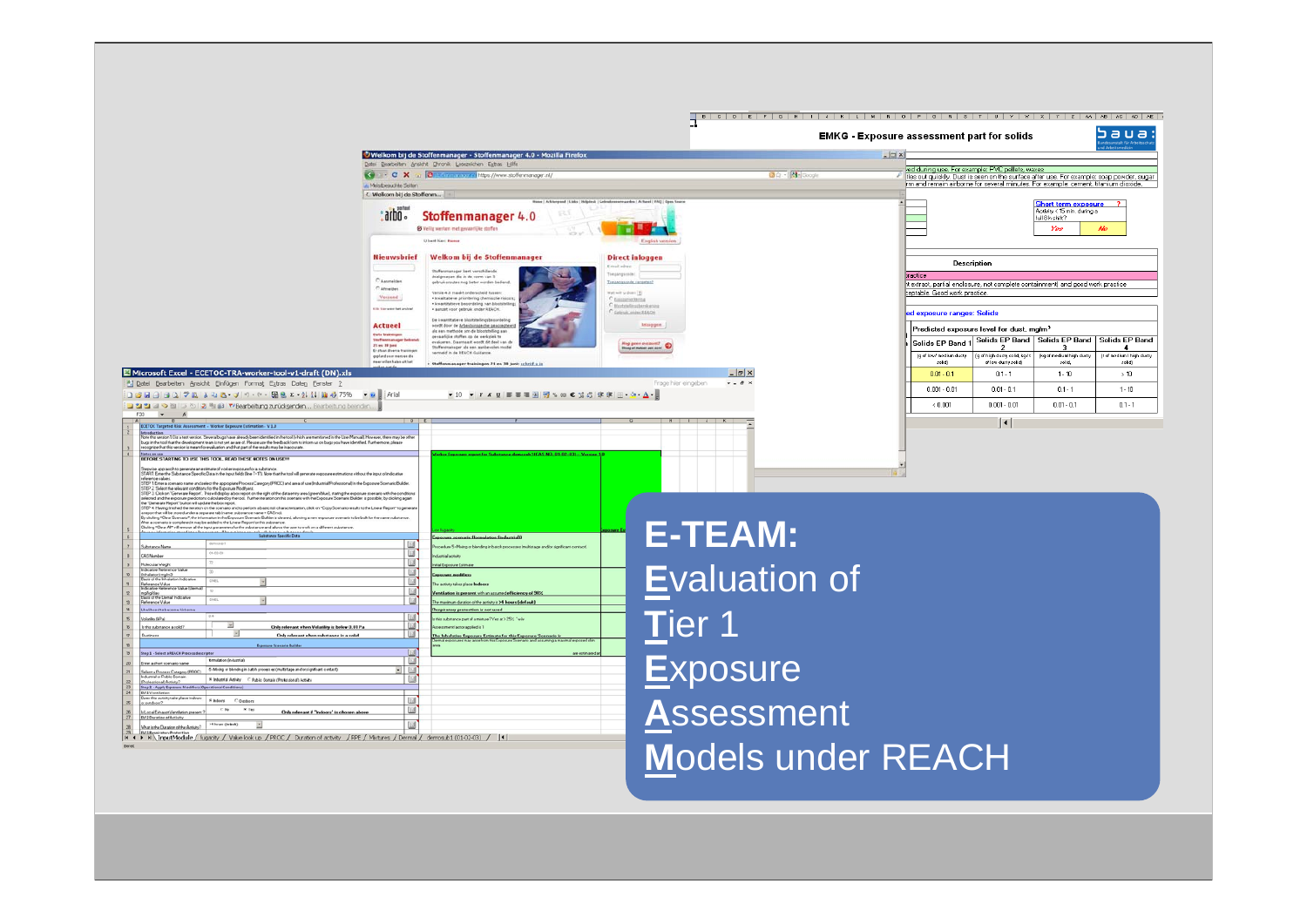## **Motivation behind E-TEAM**

#### **Authorities:**

- Compliance check (dossier and substance evaluation)
- Exposure based waiving
- Authorisation and restriction of substances
- Help desk inquiries

#### **Industry**

• Manufacturers and importers of chemical agents are responsible for risk assessment

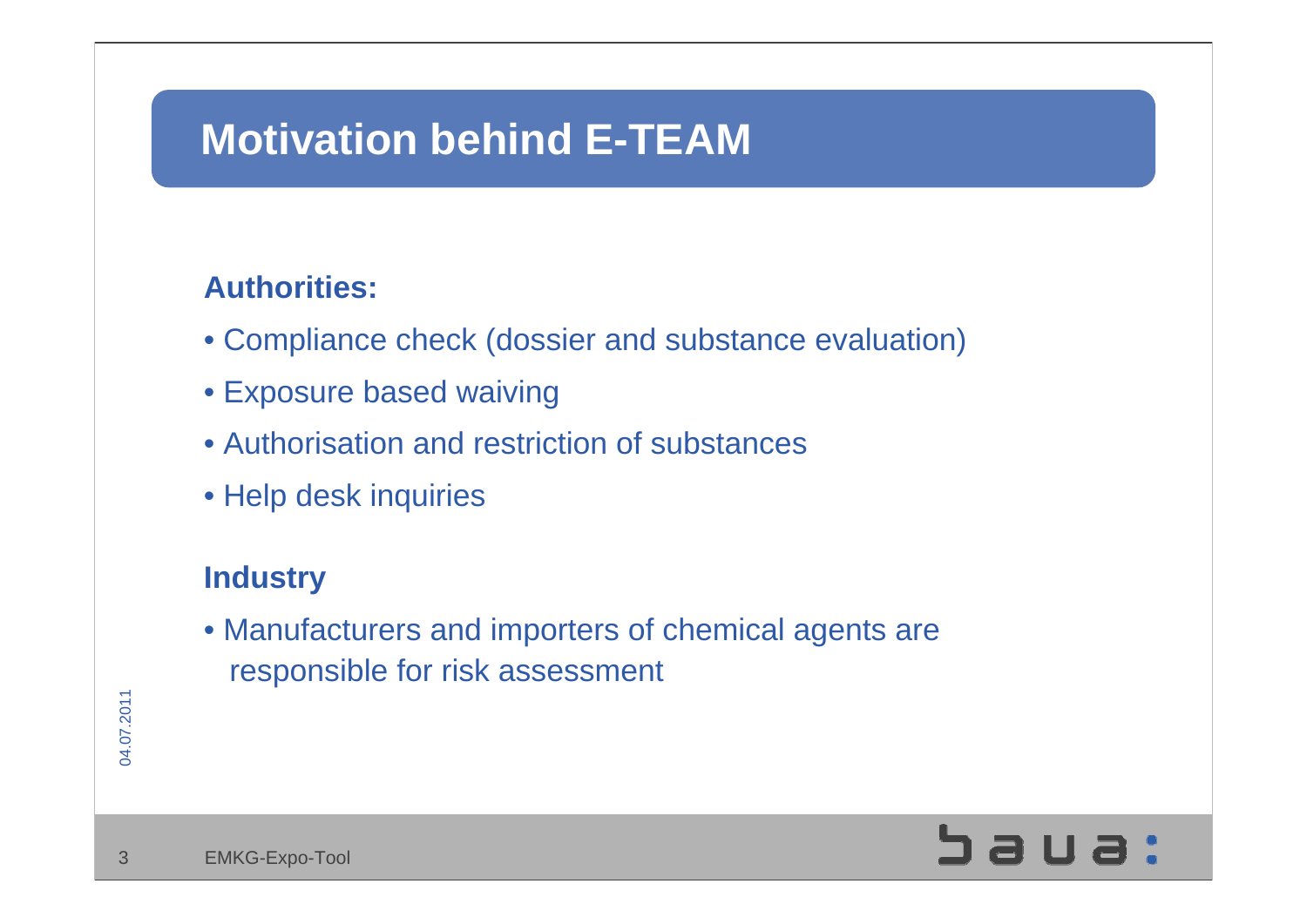#### **Situation:**



**Guidance on** information requirements and chemical safety assessment **Chapter R.14: Occupational exposure** estimation **Version: 2 May 2010** 

• There are three different tier 1 models in the ECHA Guidance (R.14):

- $\Rightarrow$  ECETOC TRA incl. MEASE,
- $\Rightarrow$  Stoffenmanager
- $\Rightarrow$  EMKG-Expo-Tool,
- The models differ in several aspects:
	- $\Rightarrow$  determinant structure,
	- $\Rightarrow$  areas of application,
	- $\Rightarrow$  addressed exposure routes,
	- $\Rightarrow$  status (lack) of validation!

## Saua:

04.07.2011

04.07.2011

4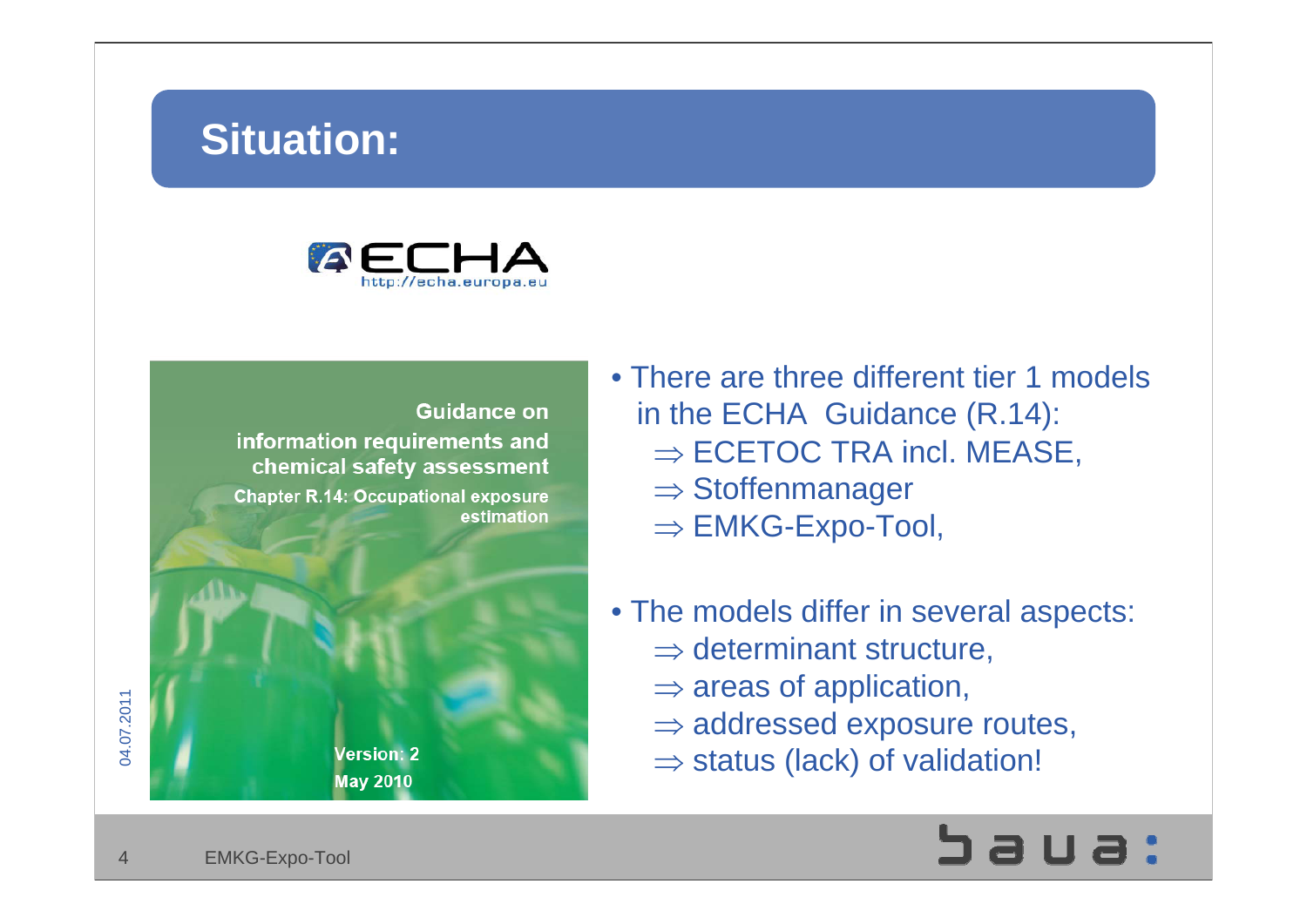#### **Project Goals:**

 $\triangleright$ The general objective is to achieve more confidence about the **accuracy, precision**, and **reliability** of model predictions (inhalation and dermal exposure).

¾The project will also review the **user friendliness** of the models to identify strenghts and weaknesses in their practical use

¾and will develop **practical recommendations**.

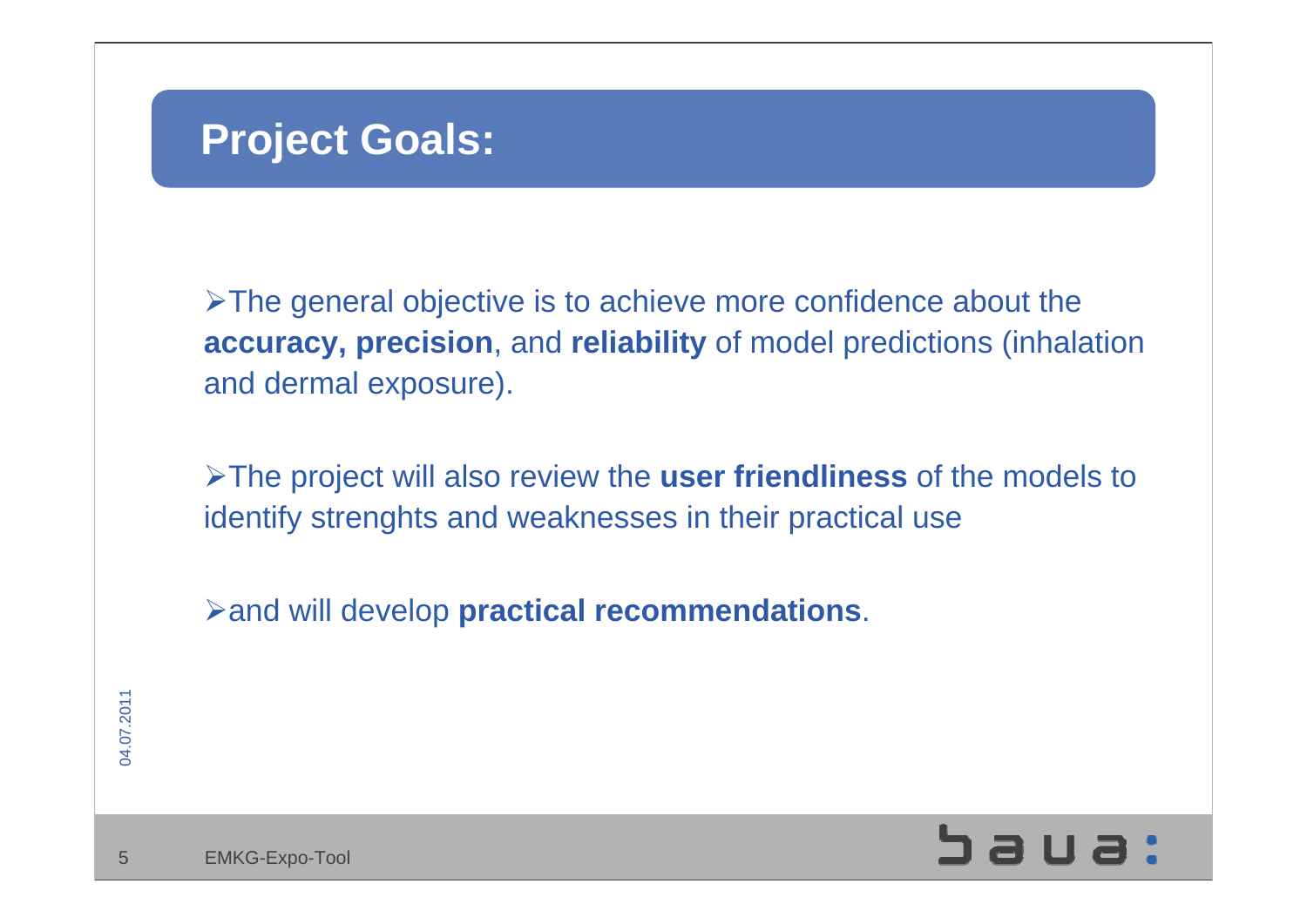## **Project plan**

#### **Work Part I: Critical Evaluation of Tier 1 Models**

- ¾ Gathering of background information and conceptual evaluation
- $\blacktriangleright$ Evaluation of data sources
- ¾Writing a protocol for gathering and reporting exposure data
- ¾ Gathering of exposure data and development of an exposure data base
- ¾ Evaluation of gathered data and comparison with model estimates
- ¾Operational analysis (workshop)

6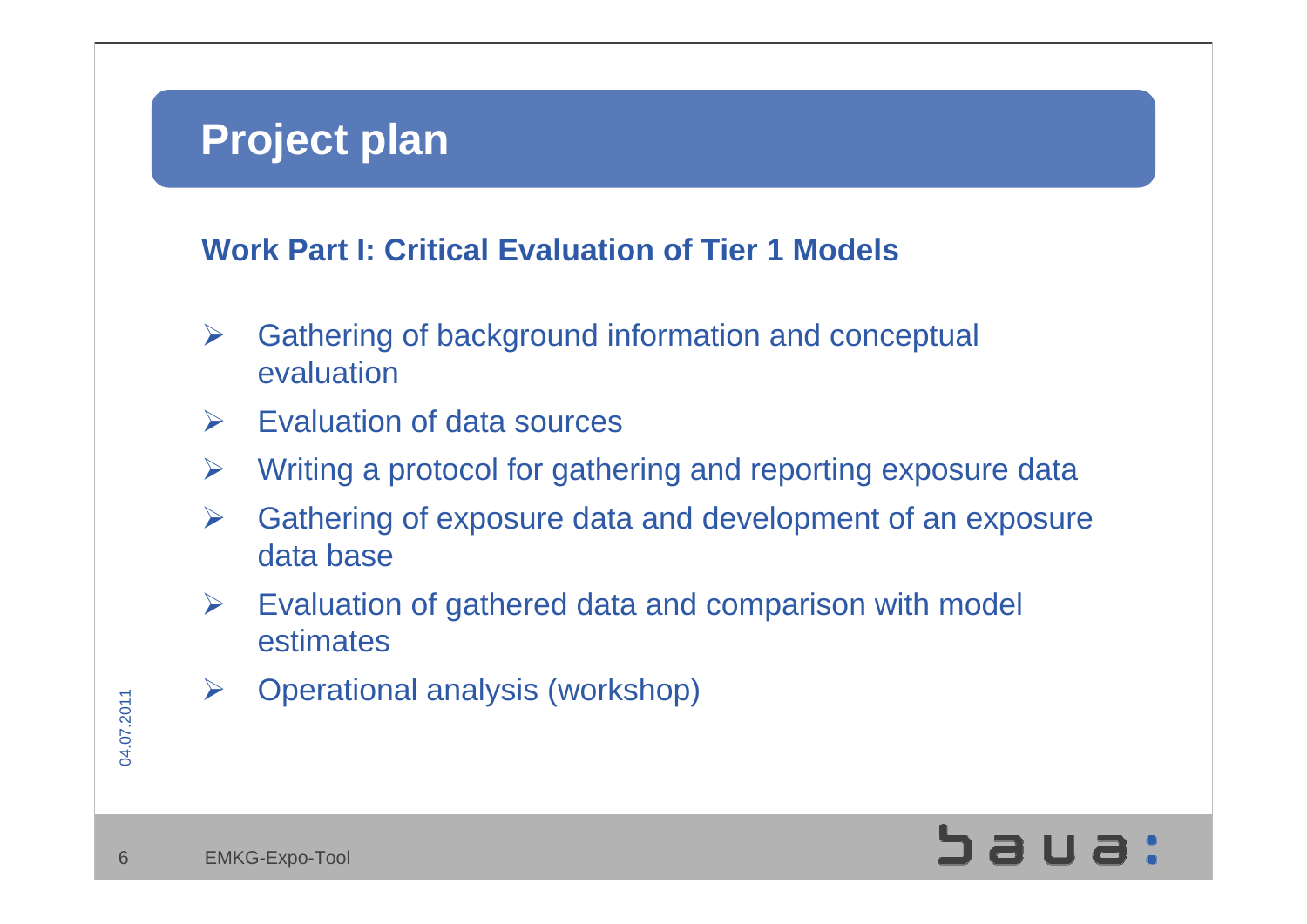## **Project plan**

**Work Part II: Model comparison and development of practical recommendations**

- ¾Uncertainty of tier 1 models
- ¾Comparison and suitability of tier 1 models

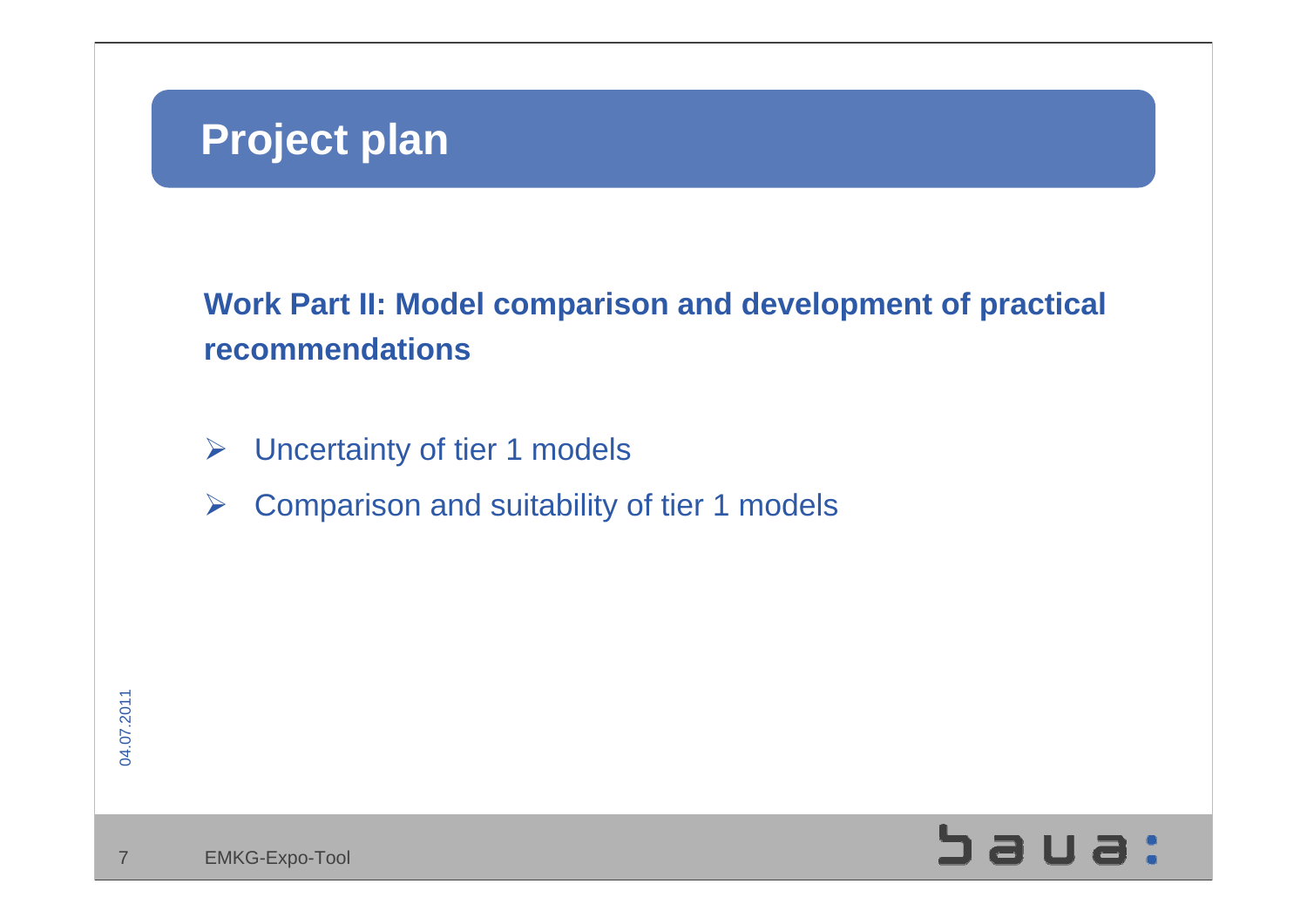## **Project Partners /Advisory Board:**

- $\blacktriangleright$ Bundesanstalt für Arbeitsschutz und Arbeitsmedizin (coordinator)
- ¾ Institute for Occupational Safety and Health of the German Social Accident Insurance ("IFA")
- ¾Netherlands Organization for Applied Scientific Research ("TNO")
- $\blacktriangleright$ Arbo Unie
- ¾Health and Safety Executive ("HSE")
- ¾ European Centre for Ecotoxicology and Toxicology of Chemicals ("ECETOC")
- ¾ "National Institute for Occupational Safety and Health" ("NIOSH")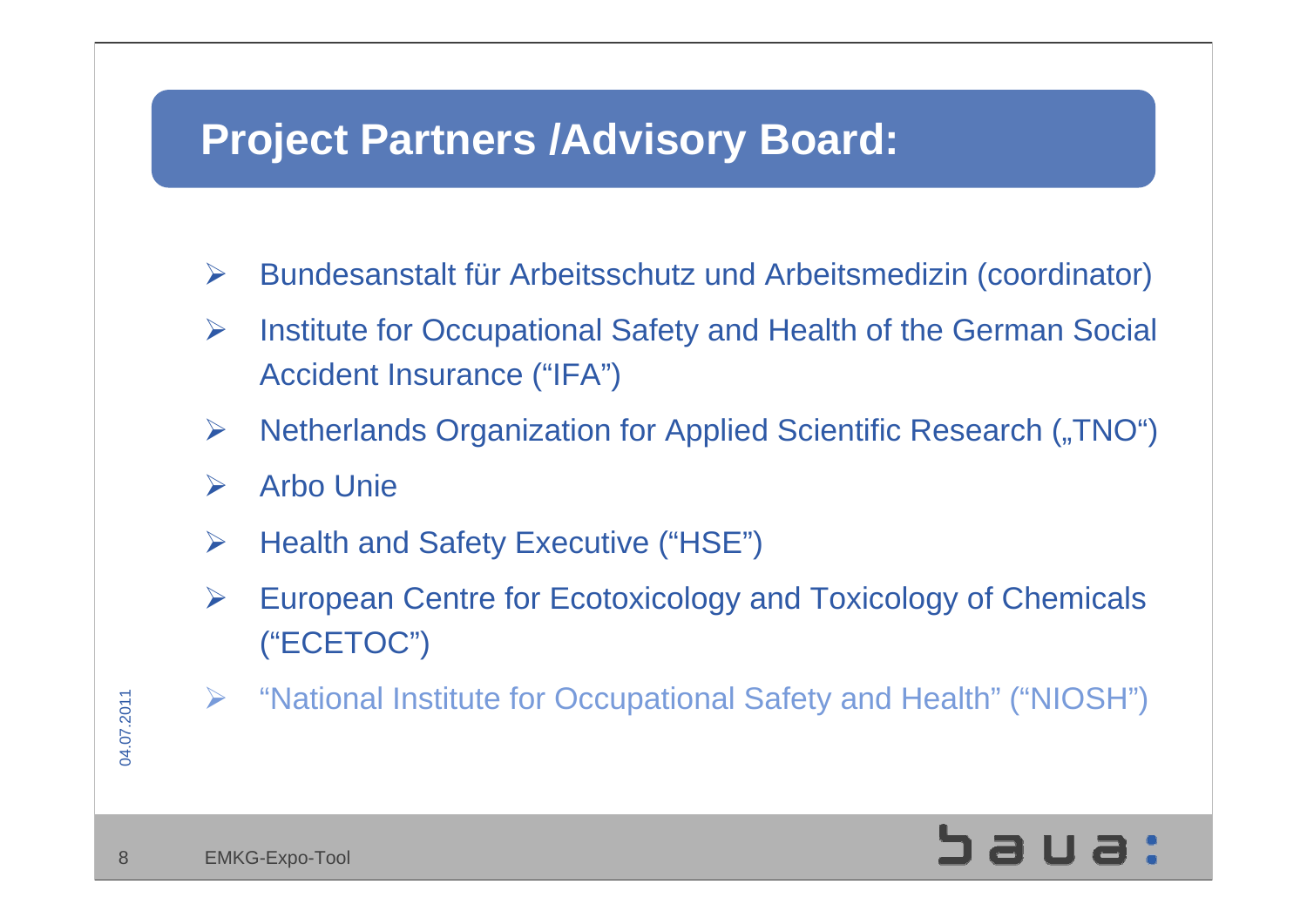## **Possibilities for using project results**

- $\triangleright$  Results can help manufacturers and importers improve their exposure assessments
- $\triangleright$  Results could be used by ECHA to modify the guidance documents on exposure assessment (PEG support)
- ¾ Recommendations for improvement and further development of exposure models
- $\triangleright$  The results might contribute to a more unified approach for the development of exposure databases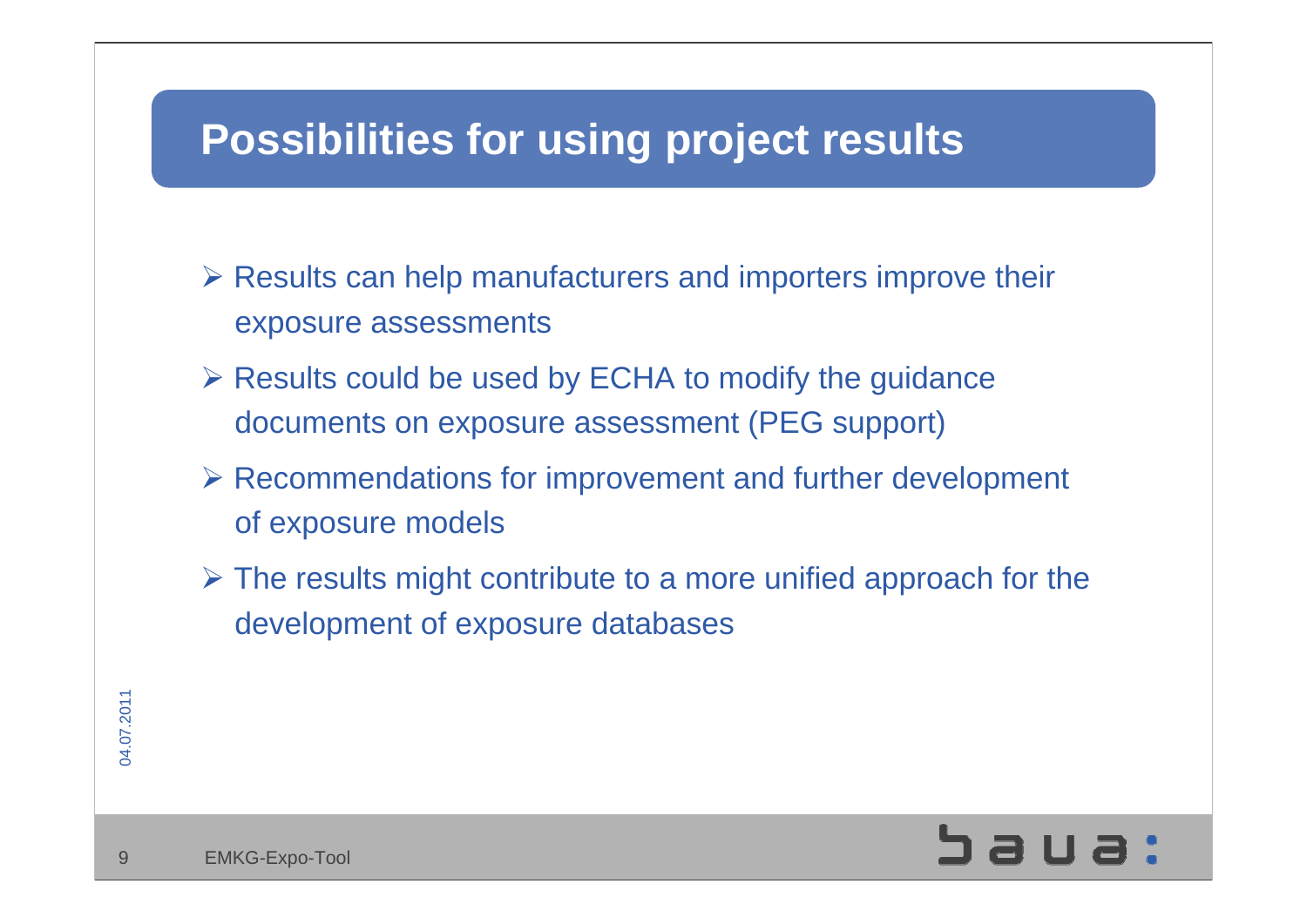#### **Summary:**

- ¾ Appropriate validation of the Tier 1 models under REACH is still lacking
- $\triangleright$  E-TEAM aims to achieve more confidence about the conceptual and external validity of the models
- ¾ E-TEAM will also include an analysis of the user friendliness of the tools
- $\triangleright$  An international advisory board will be established to provide measurement data and to ensure objectivity
- ¾ E-TEAM aims to arrive at recommendations for improvement and further development of exposure models